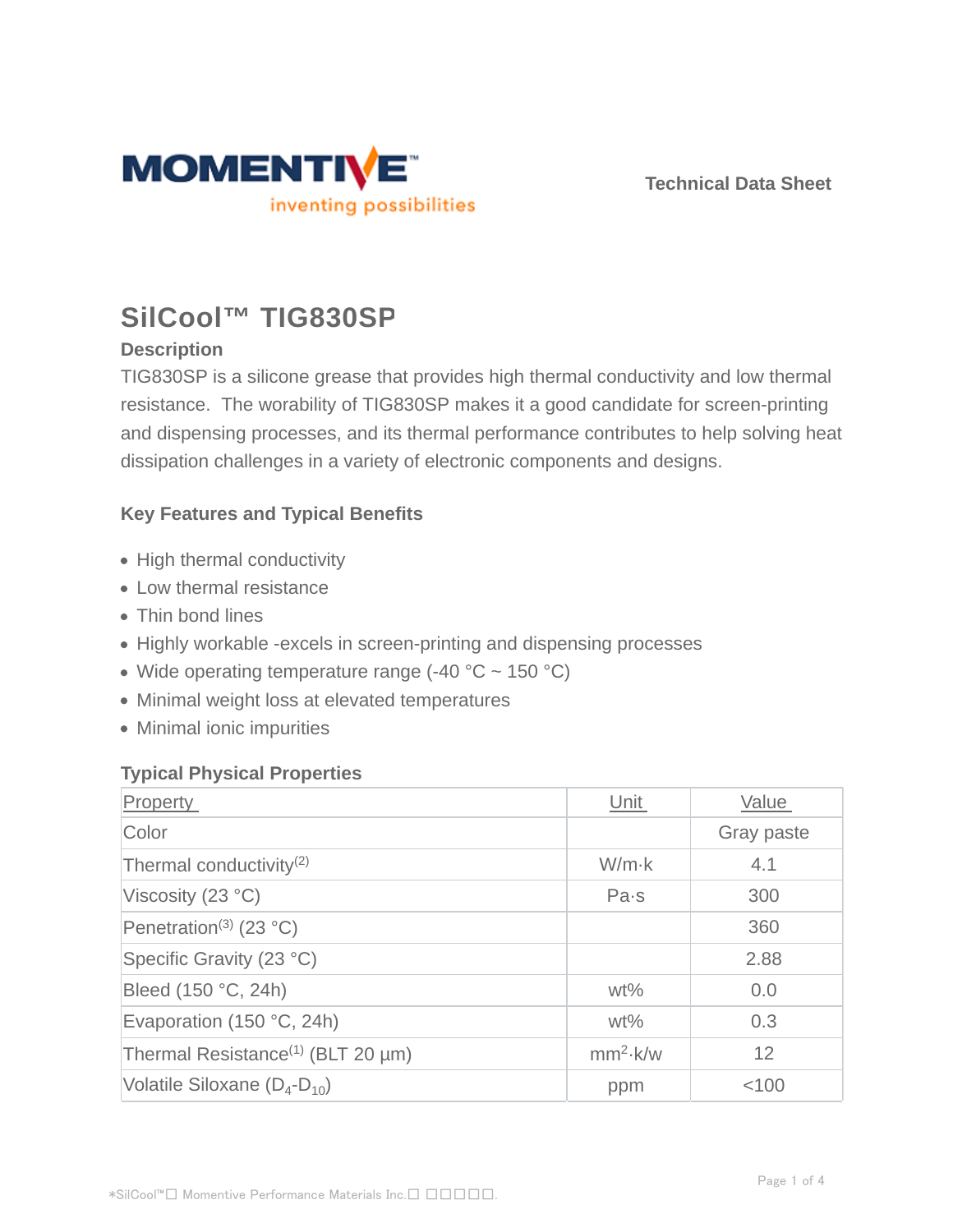|                     | $Na+$     | 0.5             |
|---------------------|-----------|-----------------|
| Ionic Content (ppm) |           | $0.0^{\circ}$   |
|                     | $\cap$ 1- | $\sim$ . $\sim$ |

Typical properties are average data and should not be used as or to develop product specifications.  $(1)$ Laser lash analysis  $(2)$ Hot wire method  $(3)$ JIS K 2220

## Patent Status

여기에 포함된 어떠한 내용도 관련 특허가 없음을 의미하거나 특허 소유자의 허가 없이 특허에서 다루는 발명을 실행하기 위한 허가, 유도 또는 권고를 구성하는 것으로 해석되 어서는 안됩니다.

## **Product Safety, Handling and Storage**

Customers should review the latest Safety Data Sheet (SDS) and label for product safety information, safe handling instructions, personal protective equipment if necessary, emergency service contact information, and any special storage conditions required for safety. Momentive Performance Materials (MPM) maintains an aroundthe-clock emergency service for its products. SDS are available at www.momentive.com or, upon request, from any MPM representative. For product storage and handling procedures to maintain the product quality within our stated specifications, please review Certificates of Analysis, which are available in the Order Center. Use of other materials in conjunction with MPM products (for example, primers) may require additional precautions. Please review and follow the safety information provided by the manufacturer of such other materials.

## **Limitations**

Customers must evaluate Momentive Performance Materials products and make their own determination as to fitness of use in their particular applications.

**Contact Information** Email commercial.services@momentive.com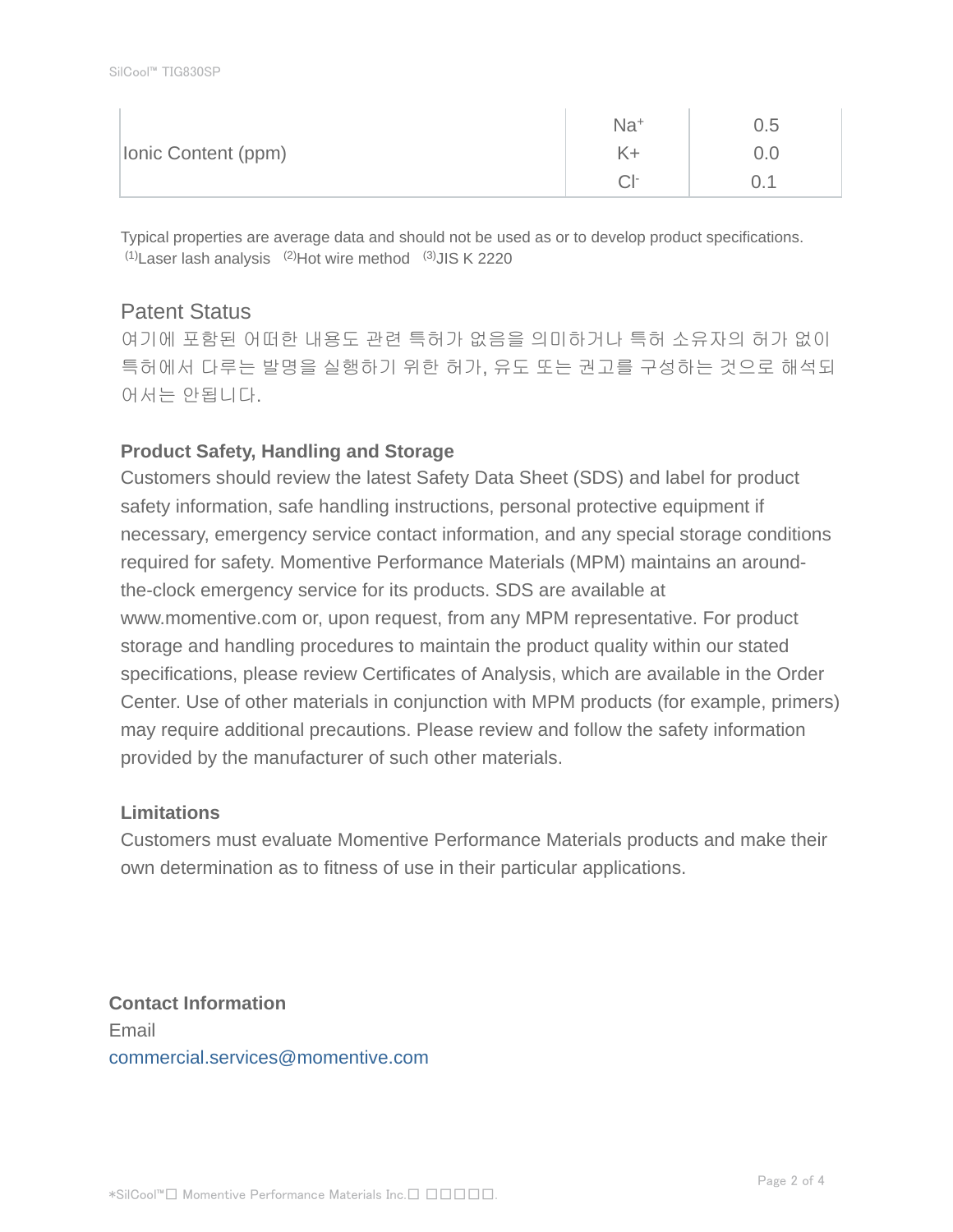| <b>Telephone</b>     |                      |                                   |                     |
|----------------------|----------------------|-----------------------------------|---------------------|
| <b>Americas</b>      | <b>Latin America</b> | <b>EMEAI- Europe, Middle</b>      | <b>ASIA PACIFIC</b> |
|                      |                      | East, Africa & India              |                     |
| +1 800 295 2392      | <b>Brazil</b>        | <b>Europe</b>                     | <b>China</b>        |
| Toll free*           | +55 11 4534 9650     | +390510924300                     | 800 820 0202        |
| +704 805 6946        | <b>Direct Number</b> | Direct number                     | Toll free           |
| <b>Direct Number</b> |                      |                                   | +86 21 3860 4892    |
|                      |                      |                                   | Direct number       |
| *All American        | <b>Mexico</b>        | India, Middle East & Africa Japan |                     |
| countries            | +52 55 2169 7670     | + 91 44 71212207                  | +81 3 5544 3111     |
|                      | <b>Direct Number</b> | Direct number*                    | Direct number       |
|                      |                      | *All Middle Eastern               | <b>Korea</b>        |
|                      |                      | countries, Africa, India,         | +82 2 6201 4600     |
|                      |                      |                                   |                     |

For literature and technical assistance, visit our website at: www.momentive.com

#### **DISCLAIMER:**

**THE MATERIALS, PRODUCTS AND SERVICES OF MOMENTIVE PERFORMANCE MATERIALS INC. AND ITS SUBSIDIARIES AND AFFILIATES (COLLECTIVELY "SUPPLIER"), ARE SOLD SUBJECT TO SUPPLIER'S STANDARD CONDITIONS OF SALE, WHICH ARE INCLUDED IN THE APPLICABLE DISTRIBUTOR OR OTHER SALES AGREEMENT, PRINTED ON THE BACK OF ORDER ACKNOWLEDGMENTS AND INVOICES, AND AVAILABLE UPON REQUEST. ALTHOUGH ANY INFORMATION, RECOMMENDATIONS, OR ADVICE CONTAINED HEREIN IS GIVEN IN GOOD FAITH, SUPPLIER MAKES NO WARRANTY OR GUARANTEE, EXPRESS OR IMPLIED, (i) THAT THE RESULTS DESCRIBED HEREIN WILL BE OBTAINED UNDER END-USE CONDITIONS, OR (ii) AS TO THE EFFECTIVENESS OR SAFETY OF ANY DESIGN INCORPORATING ITS PRODUCTS, MATERIALS, SERVICES, RECOMMENDATIONS OR ADVICE. EXCEPT AS PROVIDED IN SUPPLIER'S STANDARD CONDITIONS OF SALE, SUPPLIER AND ITS REPRESENTATIVES SHALL IN NO EVENT BE RESPONSIBLE FOR ANY LOSS RESULTING FROM ANY USE OF ITS MATERIALS, PRODUCTS OR SERVICES DESCRIBED HEREIN.** Each user bears full responsibility for making its own determination as to the suitability of Supplier's materials, services, recommendations, or advice for its own particular use. Each user must identify and perform all tests and analyses necessary to assure that its